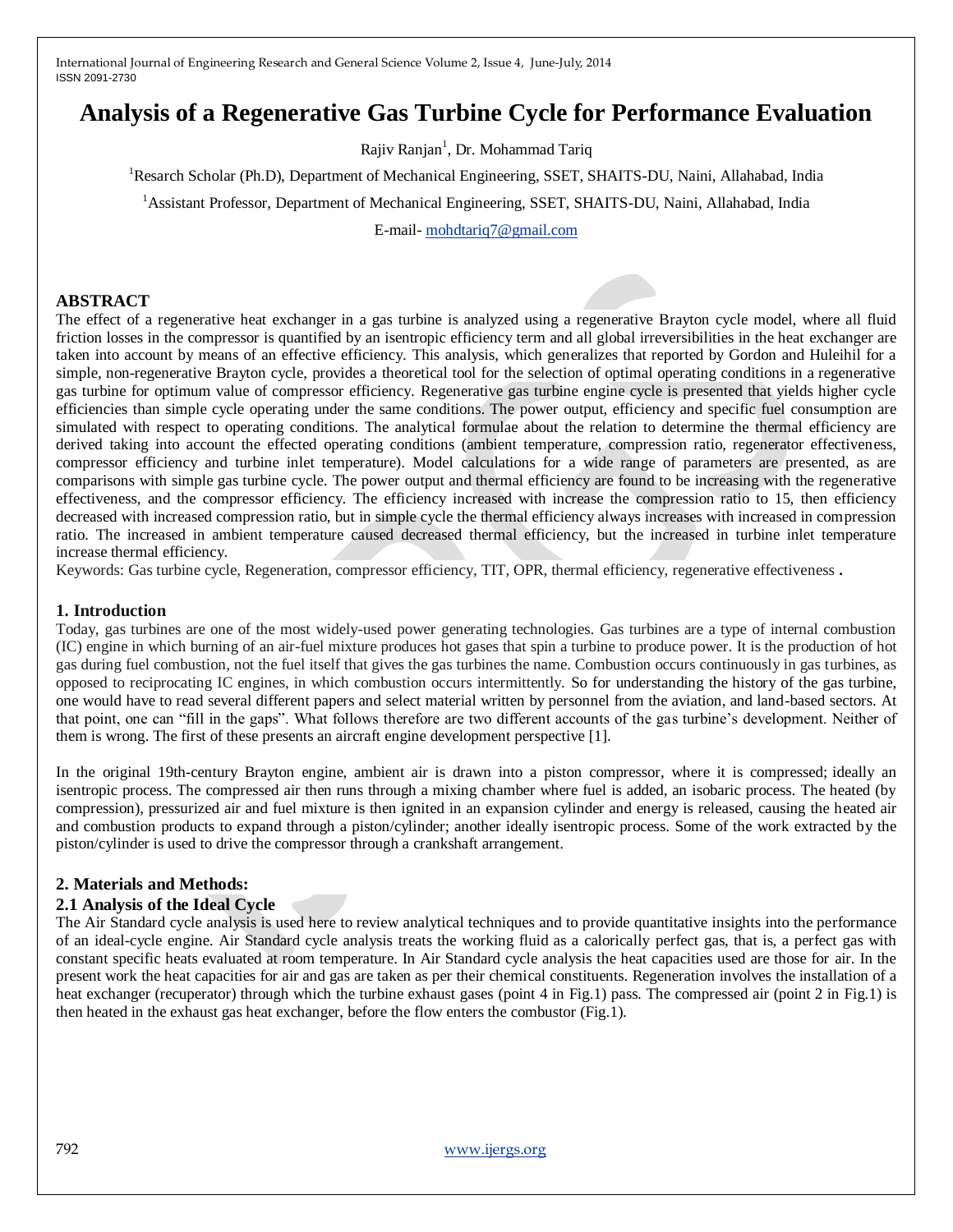

**Fig.1 Schematic diagram of Regenerative gas turbine cycle**

A gas turbine cycle is usually defined in terms of the compressor inlet pressure and temperature,  $p_i$  and  $T_i$ , the compressor pressure ratio,  $r_p = p_e / p_i$ , and the turbine inlet temperature, TIT, where the subscripts correspond to the inlet and exit.

#### **2.2 Thermodynamic analysis of various components Gas Model**

The thermodynamic properties of air and products of combustion are calculated by considering variation of specific heat and with no dissociation. Table containing the values of the specific heats against temperature variation have been published in many references such as Chappel and Cockshutt [10]. The curve fitting the data is used to calculate specific heats, specific heat ratio, and enthalpy of air and fuel separately from the given values of temperature. Mixture property is then obtained from properties of the individual component and fuel air ratio (FAR). Following equations are used to calculate the specific heats of air and gas as a function of temperatures.

(1) If  $T_a \le 800$ 

$$
c_{pa} = (1.0189 \times 10^3) - (0.13784 \cdot T_a) + (1.9843 \times 10^{-4} \cdot T_a^2) + (4.2399 \times 10^{-7} \cdot T_a^3) - (3.7632 \times 10^{-10} \cdot T_a^4)
$$
\n(1)

$$
(2) \qquad \text{If } T_a > 800
$$

 $c_{pg} = 0.0086$ .  $c_{p,Ar} + 0.7154$ .  $c_{p,N_2} + 0.0648$ .  $c_{p,0_2} + 0.1346$ .  $c_{p,H_2O} + 0.0666$ .  $c_{p,CO_2}$ In the above equations, T stands for gas or air temperature in deg K and  $t = \frac{T}{40}$ 100

# **Combustion Chamber**

One of the goals of combustion chamber design is to minimize the pressure loss from the compressor to the turbine. Ideally, then,  $p3 =$ p2, as assumed by the Air Standard analysis. More realistically, a fixed value of the combustor fractional pressure loss,  $\Delta p_{cc}$ , (perhaps about 0.05 or 5%) may be used to account for burner losses:

| $\Delta p_{\rm cc} = p_{\rm b,i} - p_{\rm b,e}$                                                                  | (2) |
|------------------------------------------------------------------------------------------------------------------|-----|
| The rate of heat released by the combustion process may then be expressed as:                                    |     |
| $Q_a = \dot{m}_a (1 + FAR) c_{pg} (T_3 - T_2)$ [kW]                                                              | (3) |
| where FAR is the mass fuel-air ratio                                                                             |     |
|                                                                                                                  |     |
| Energy balance:                                                                                                  |     |
| $\eta_{\rm b}$ . $\dot{m}_{f,cc}$ . LCV <sub>f</sub> = $\dot{m}_{g,e}$ . $h_{g,e}$ - $\dot{m}_{a,i}$ . $h_{a,i}$ | (4) |
| The fuel to air ratio (FAR) is calculated as,                                                                    |     |
| $\text{FAR} = \frac{c_{pg} \cdot T_e - c_{pa} \cdot T_i}{\eta_b \cdot \text{LCV}_f - c_{pg} \cdot T_e}$          | (5) |
|                                                                                                                  |     |

In this equation  $T_e$  is the turbine inlet temperature,  $T_i$  is stagnation or total exit temperature of HP compressor,  $\eta_b$  is the combustion efficiency of the main combustion chamber, normally taken between  $0.98$  to  $0.99$  and LCV<sub>f</sub> is the lower calorific value of the fuel taken as 42000 kJ/kgK assuming fuel as diesel. Values of specific heat of air and gases are to be calculated from the gas model.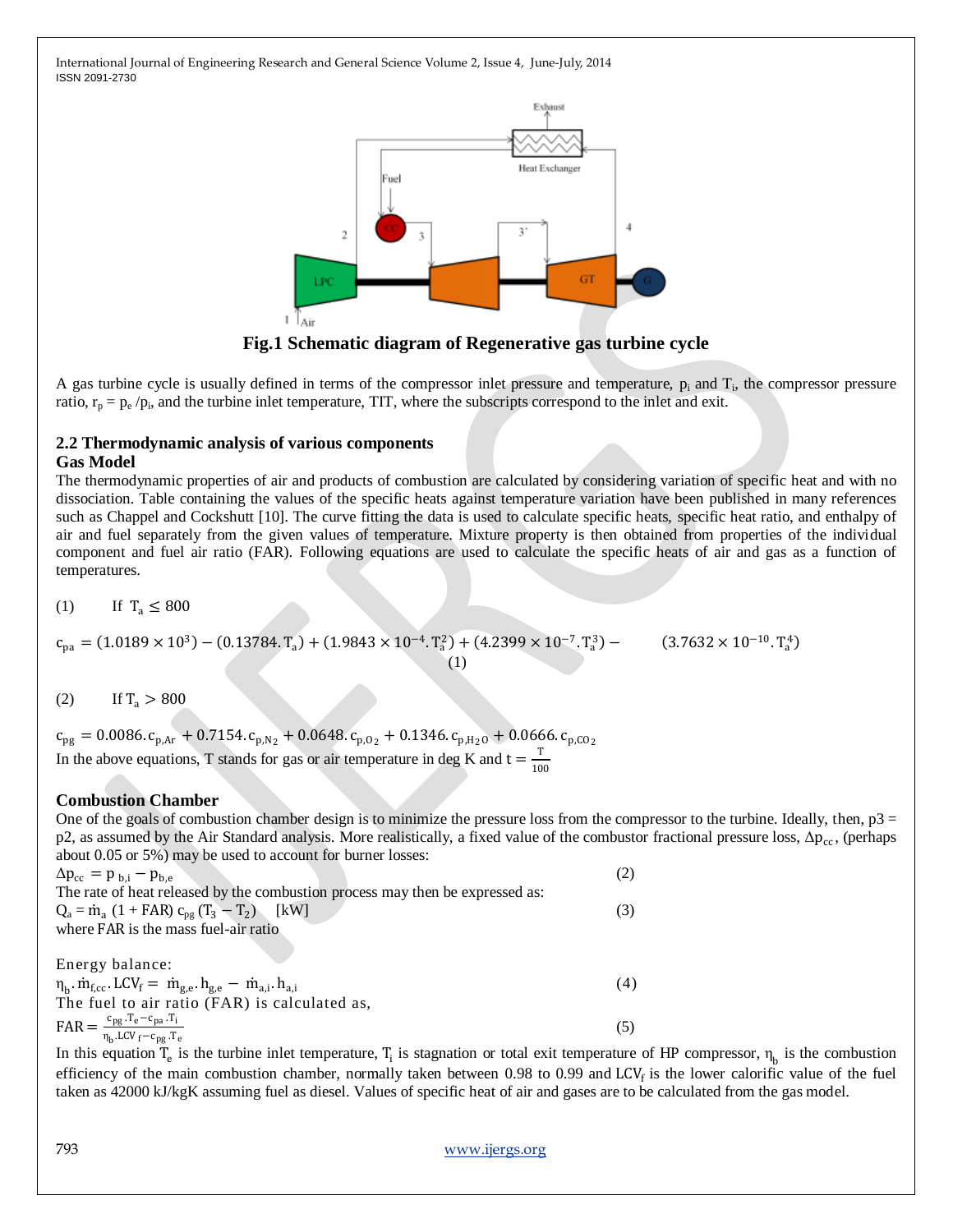## **Regenerator**

A regenerator is modeled as a gas-to-gas counter flow heat exchanger (Fig 2). In this, heat is exchanged between compressed air coming out of the compressor and the hot gas exiting the gas turbine after expanding before entering the HRSG.

The advantage of using a recuperator is that, some heat is added to the compressed air in the recuperator itself before it enters into the combustion chamber, so the same turbine inlet temperature is achieved as that when no such recuperator is employed, with lower fuel consumption hence the efficiency of the plant increases. The following are the assumptions for modeling of a recuperator.

- A concept of effectiveness of the recuperator is introduced to account for its inefficiencies.
- There is a pressure drop in the streams passing through the recuperator, which is taken as percentage of inlet pressure.

(6)

The enthalpy of air entering the combustion chamber is given by energy balance equation

$$
\epsilon_{\rm rc} = \frac{(\rm T_{rc,g})_{i}^{-} (\rm T_{rc,g})_{e}}{(\rm T_{rc,g})_{i}^{-} (\rm T_{rc,a})_{i}}
$$

and



Fig.2 Schematic and temperature- heat transfer surface area for a counter-flow surface type recuperator

Figure 2 shows a gas turbine with a counter flow heat exchanger that extracts heat from the turbine exhaust gas to preheat the compressor discharge air to  $T_5$  ahead of the combustor. As a result, the temperature rise in the combustor is reduced to  $T_4$ .  $T_5$  a reduction reflected in a direct decrease in fuel consumed.

Note that the compressor and turbine inlet and exit states can be the same as for a simple cycle. In this case the compressor, turbine, and net work as well as the work ratio are unchanged by incorporating a heat exchanger.

The effectiveness of the heat exchanger, or regenerator, is a measure of how well it uses the available temperature potential to raise the temperature of the compressor discharge air. Specifically, it is the actual rate of heat transferred to the air divided by the maximum possible heat transfer rate that would exist if the heat exchanger had infinite heat transfer surface area.

The actual heat transfer rate to the air is  $c_p(T_5 - T_2)$ , and the maximum possible rate is  $c_p(T_4 - T_2)$  Thus the regenerator effectiveness can be written as

 $\epsilon_{\text{rc}} = \frac{T_5 - T_2}{T_1 - T_2}$  $T'_4-T'_2$ 

(8)

It is seen that the combustor inlet temperature varies from T2 to T4 as the regenerator effectiveness varies from 0 to 1. The regenerator effectiveness increases as its heat transfer area increases. Increased heat transfer area allows the cold fluid to absorb more heat from the hot fluid and therefore leave the exchanger with a higher  $T_5$ .

On the other hand, increased heat transfer area implies increased pressure losses on both air and gas sides of the heat exchanger, which in turn reduces the turbine pressure ratio and therefore the turbine work. Thus, increased regenerator effectiveness implies a tradeoff, not only with pressure losses but with increased heat exchanger size and complexity and, therefore, increased cost.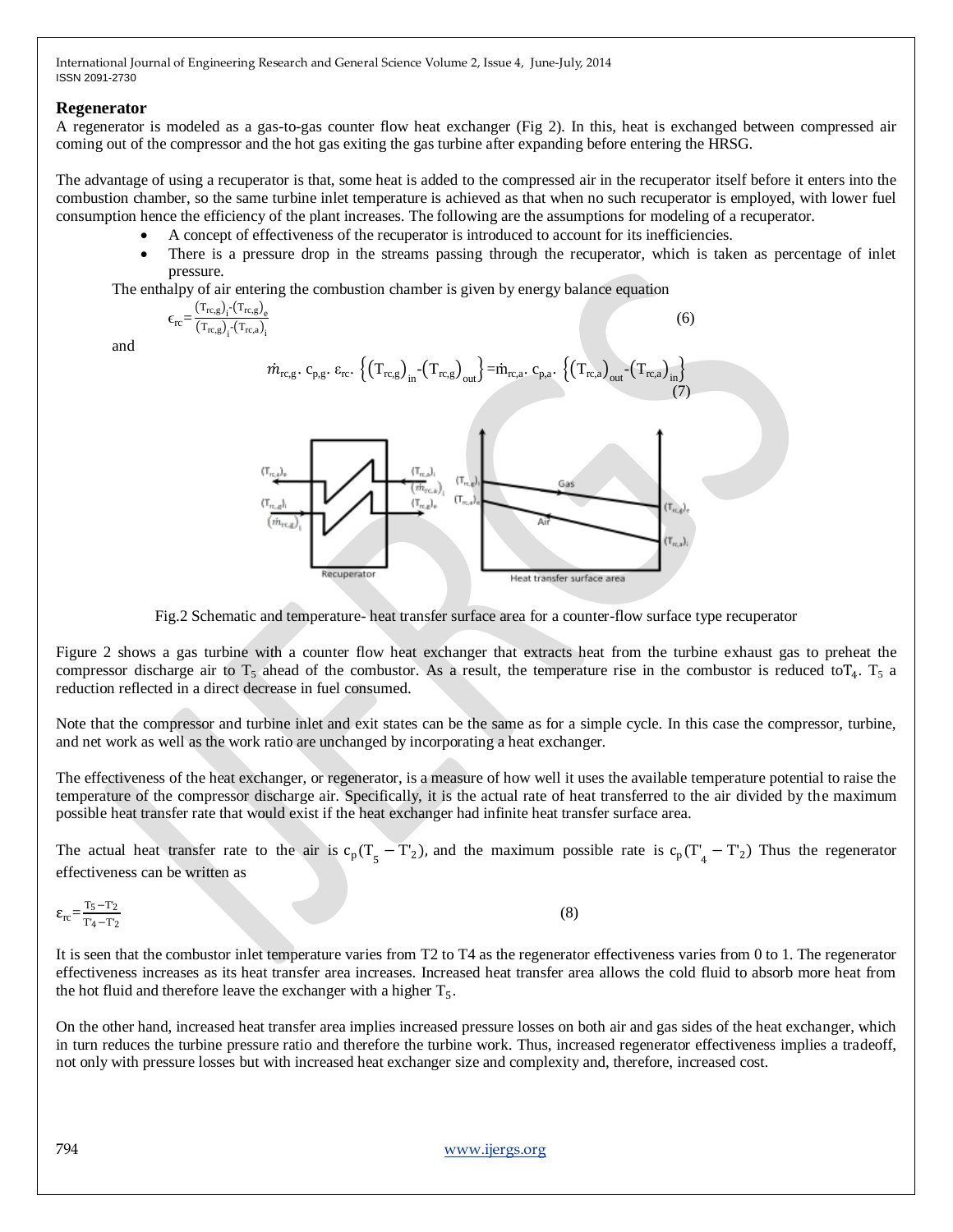

Fig. 3 Schematic of a Regenerative gas turbine



Fig. 4 T-s representation of Regenerative gas turbine cycle

The exhaust gas temperature at the exit of the heat exchanger may be determined by applying the steady-flow energy equation to the regenerator. Assuming that the heat exchanger is adiabatic and that the mass flow of fuel is negligible compared with the air flow and noting that no shaft work is involved.

#### **2.3 Gas Turbine Analysis with Regeneration**

Fig. 4 shows the T-S diagram for regenerative gas turbine cycle. The actual processes and ideal processes are represented in dashed line and full line respectively. The compressor efficiency  $(\eta_c)$ , the turbine efficiency  $(\eta_t)$  and effectiveness of regenerator (heat exchanger) are considered in this study. These parameters in terms of temperature are defined as in (1) [8]:

$$
\eta_{c} = \frac{T_{2} - T_{1}}{T_{2} - T_{1}}
$$
\n
$$
\eta_{t} = \frac{T_{4} - T_{5}}{T_{4} - T_{5}}
$$
\n
$$
\varepsilon = \frac{T_{3} - T_{2}}{T_{5} - T_{2}}
$$
\n
$$
\varepsilon = \frac{T_{3} - T_{2}}{T_{5} - T_{2}}
$$
\n
$$
W_{c} = c_{pa} T_{1} \left[ \frac{r_{a} - 1}{r_{b}} \right]
$$
\nThe work developed by turbine is then rewritten as in (5):\n
$$
W_{t} = c_{pg} T_{4} \eta_{t} \left[ 1 - \frac{1}{\frac{r_{g} - 1}{r_{b}} \right]
$$
\nwhere turbine inlet temperature (TIT) = T4. The net work is expressed as in (6)\n
$$
W_{net} = W_{t} - W_{c}
$$
\n(14)

$$
W_{\text{net}} = W_{\text{t}} - W_{\text{c}} \tag{14}
$$
 i.e.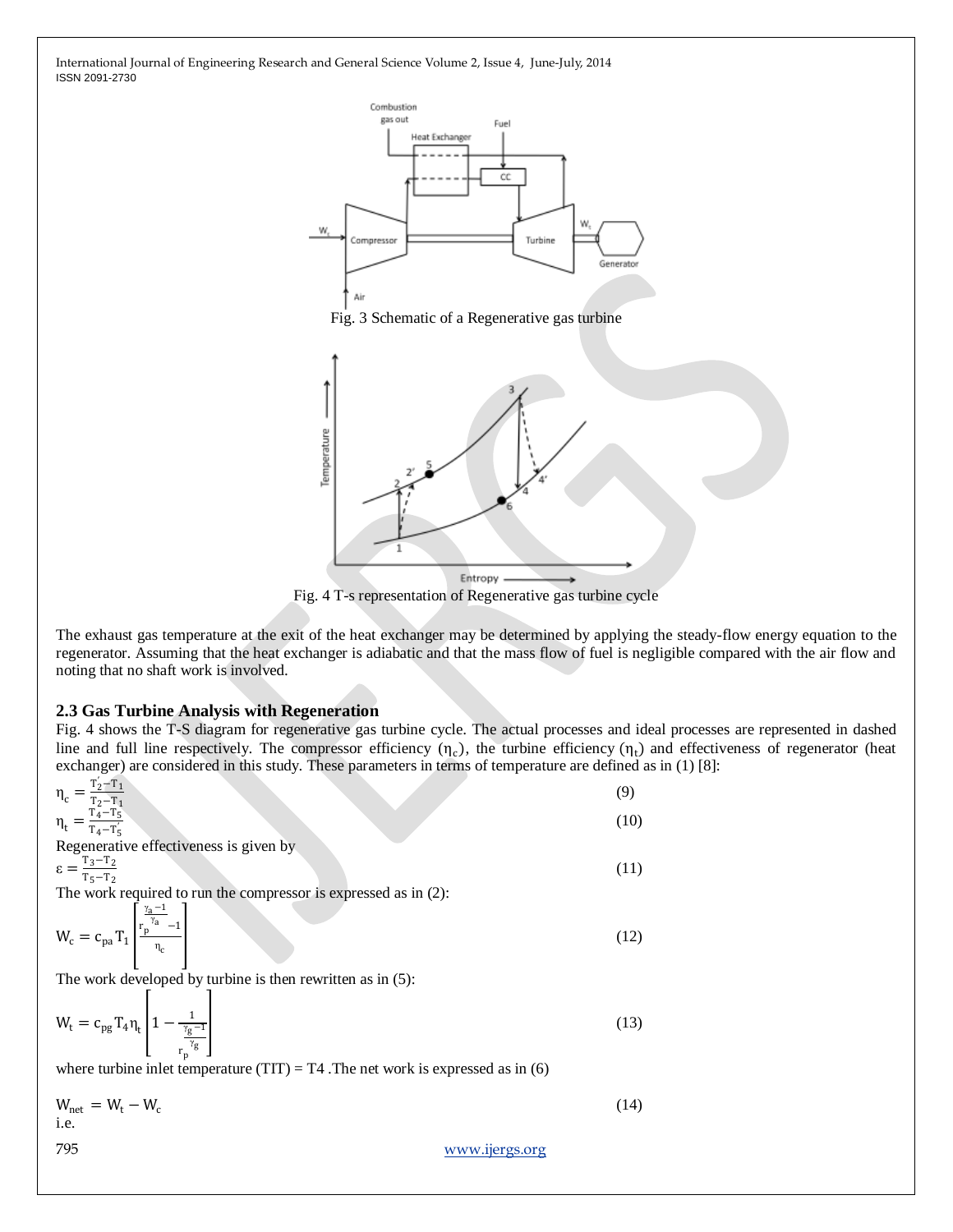$$
W_{\text{net}} = c_{\text{pg}} T_4 \eta_t \left[ 1 - \frac{1}{\frac{\gamma_g - 1}{r_p}} \right] - c_{\text{pa}} T_1 \left[ \frac{\frac{\gamma_a - 1}{r_p^{\gamma_a} - 1}}{\eta_c} \right] \tag{15}
$$

In the combustion chamber, the heat supplied by the fuel is equal to the heat absorbed by air, Hence,

$$
Q_{ad} = c_{pg} \left[ T_4 - T_1 (1 - \epsilon) \times \left( 1 + \frac{r_p^{\frac{\gamma_a - 1}{\gamma_a}} - 1}{\eta_c} \right) - \epsilon \times T_4 \times \left[ 1 - \eta_t \left( 1 - \frac{1}{\frac{\gamma_g - 1}{\gamma_g}} \right) \right] \right] (16)
$$

Power output is given by:  $P = \dot{m}_a \times W_{net}$  (17) Fuel to air ratio is given by  $FAR =$ C.V. Qad And Specific Fuel consumption  $SFC = \frac{C.V.}{AFR \times W_{net}}$ C.V. Thermal Efficiency is given by  $\eta_{\text{th}} = \frac{W_{\text{net}}}{Q_{\text{rad}}}$ 

#### Qad **Work Ratio:**

The work ratio is given by the following equation:

 $WR =$ Wnet  $W_t$ 

# **Specific Fuel Consumption:**

If the mass of fuel consumed is given in kg/s and the net work developed is in kW then the specific fuel consumption will be calculated in kg/kWh.

(18)

(19)

(20)

(21)

(23)

 $SFC = \frac{3600 \times m_f}{W}$  (Kg/kWh) (22) W<sub>net</sub>

## **Net Power**

Net power available is calculated by the following equation.

Net Power =  $m_a \times w_{net} \times \eta_{gen}$ 

If mass of air flow is given in kg/s and net power is given in kJ/kg then the net power will be calculated in kW.

### **3. Results and Discussion**

In the following paragraphs the results of the present work have been discussed with the help of graphs. The results are based on the software developed in C++ and afterwards graphs have plotted with the help of menu driven software "Origin 50". The graphs are plotted for various parameters for different compressor, turbine efficiency, turbine inlet temperature, overall pressure ratios and regenerative effectiveness. The results have been given the thermal efficiency, compressor work, specific fuel consumption and power developed etc. of the gas turbine cycle. The various compressor efficiencies have been considered for the various output values.



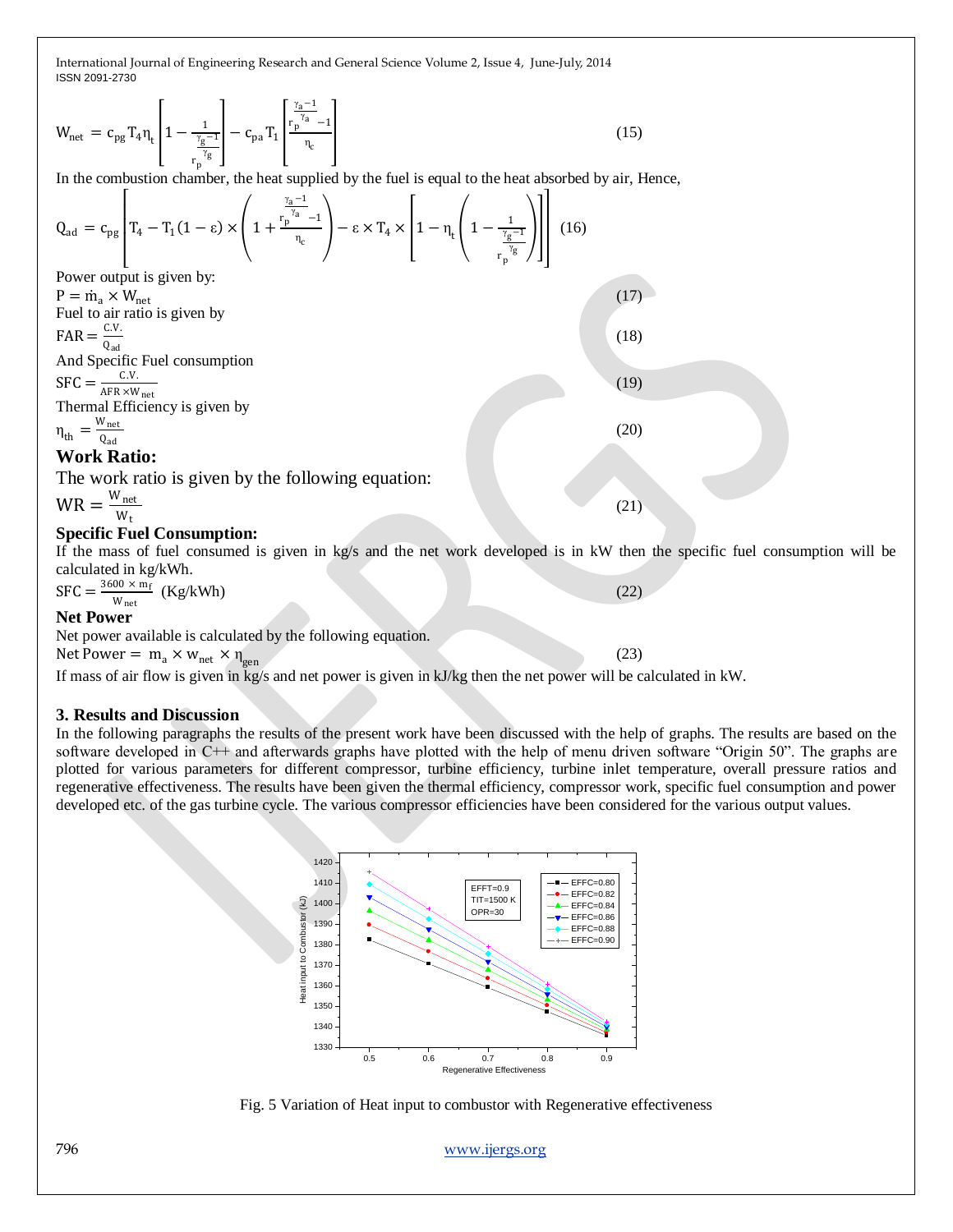Figure 5 represents the heat input to combustor with different regenerative effectiveness for different compressor polytropic efficiency. On increasing the compressor efficiency, heat input to combustor has been increases. On the other hand, increase in the regenerative effectiveness results in the decrease in the heat input to combustor of the gas turbine cycle

Figure 6 represents the compressor work with different regenerative effectiveness for different compressor polytropic efficiency. On increasing the compressor efficiency, compressor work has been decreases. On the other hand, increase in the regenerative effectiveness results in the increase in the compressor work of the cycle.

Figure 7 represents the thermal efficiency with different regenerative effectiveness for different compressor polytropic efficiency. On increasing the compressor efficiency, thermal efficiency has been increases. On the other hand, increase in the regenerative effectiveness also results in the increase in the thermal efficiency of the gas turbine cycle.

Figure 8 represents the specific fuel consumption with different regenerative effectiveness for different compressor polytropic efficiency. On increasing the compressor efficiency, specific fuel consumption has been decreases. On the other hand, increase in the regenerative effectiveness also results in the decrease in the specific fuel consumption of the gas turbine cycle.



Fig. 6 Variation of Compressor work with Regenerative effectiveness



Fig. 7 Variation of Thermal efficiency with Regenerative effectiveness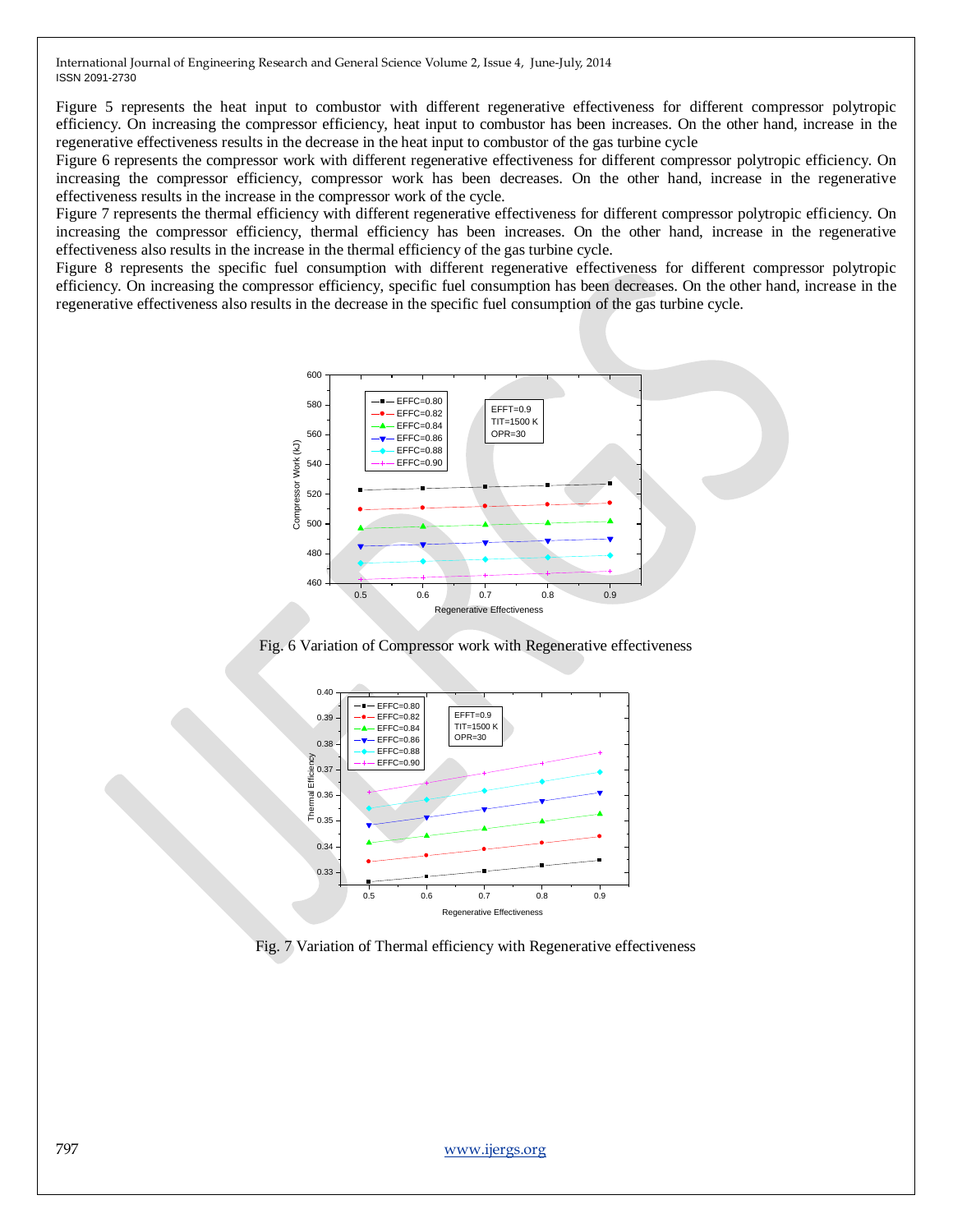

Fig. 8 Variation of Specific fuel consumption with Regenerative effectiveness

Figure 9 represents the heat supply to the combustor with different regenerative effectiveness for different compressor ratio. On increasing the compressor ratio, heat supply to the combustor has been increases. On the other hand, increase in the regenerative effectiveness results in decrease in the heat supply to the combustor of the cycle.

Figure 10 represents the thermal efficiency with different regenerative effectiveness for different compression ratio or overall pressure ratio (OPR). On increasing the OPR, thermal efficiency decreases. On the other hand, increase in the regenerative effectiveness results in increase in the thermal efficiency of the gas turbine cycle. At low OPR, thermal efficiency increases on increasing in the regenerative effectiveness but for higher values of OPR, the rate of increase in the thermal efficiency is very slow. Therefore, the optimum value of thermal efficiency has an optimum value of overall pressure ratio.

Figure 11 represents the heat input to the combustor with different turbine inlet temperature (TIT) for different compressor efficiency. On increasing the TIT, heat input to the combustor increases.

Figure 12 represents the compressor work with different compressor efficiency for different turbine inlet temperature (TIT). On increasing the turbine inlet temperature, compressor work increases. On the other hand, increase in the compressor efficiency, results in decrease in the compressor work of the gas turbine cycle.

Figure 13 represents the thermal efficiency with different compressor efficiency for different turbine inlet temperature (TIT). On increasing the turbine inlet temperature, thermal efficiency increases. On the other hand, increase in the compressor efficiency, results in increase in the thermal efficiency of the gas turbine cycle. Figure 14 represents the specific fuel consumption with different compressor efficiency for different turbine inlet temperature (TIT). On increasing the turbine inlet temperature, specific fuel consumption increases. On the other hand, increase in the compressor efficiency, results in decrease in the specific fuel consumption of the gas turbine cycle.



Fig.9 Variation of Heat input to combustor with Regenerative effectiveness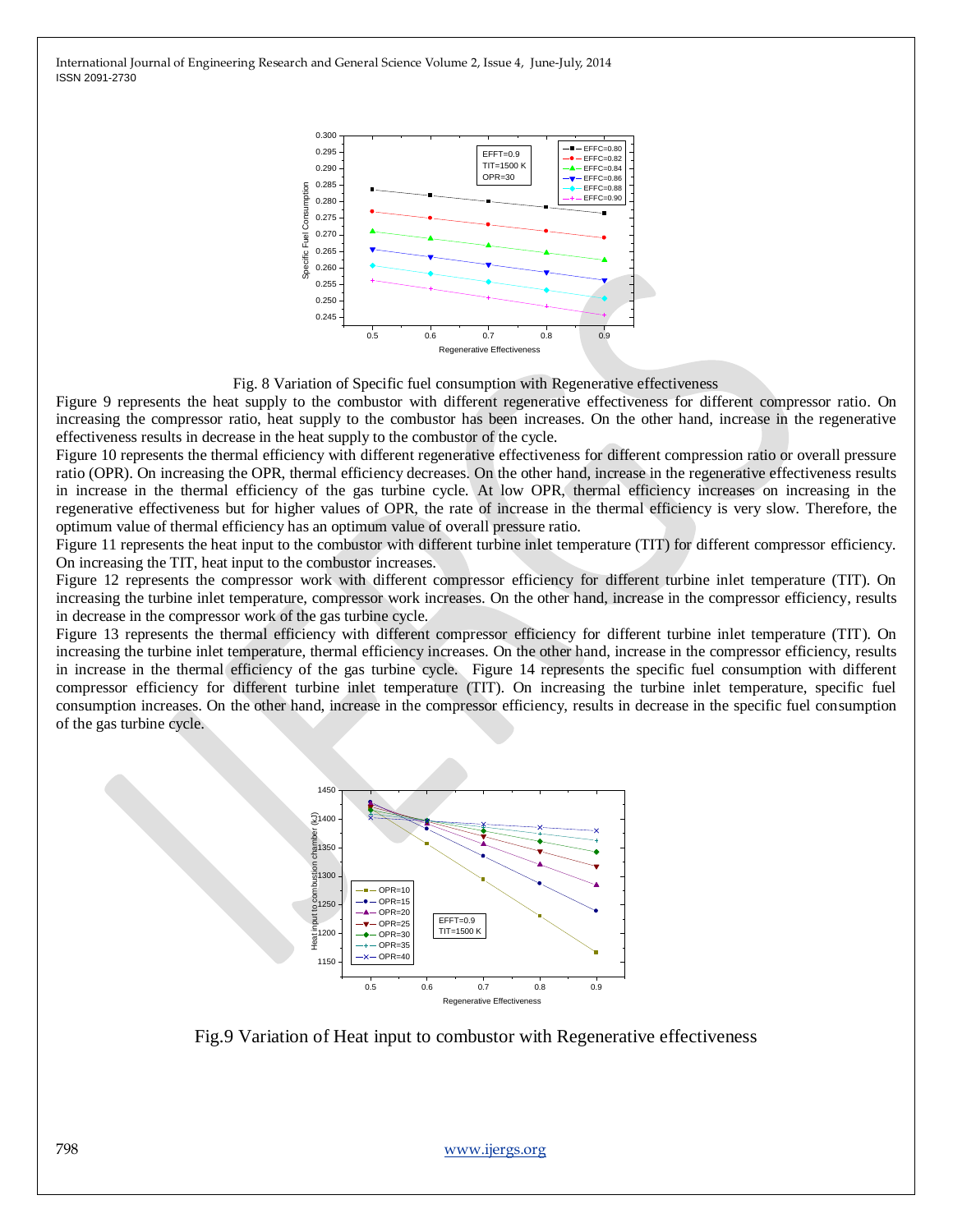

Fig. 10 Variation of Thermal Efficiency with Regenerative effectiveness



Fig.11 Variation of Heat input to combustor with TIT



Fig. 12 Variation of Compressor work with Regenerative effectiveness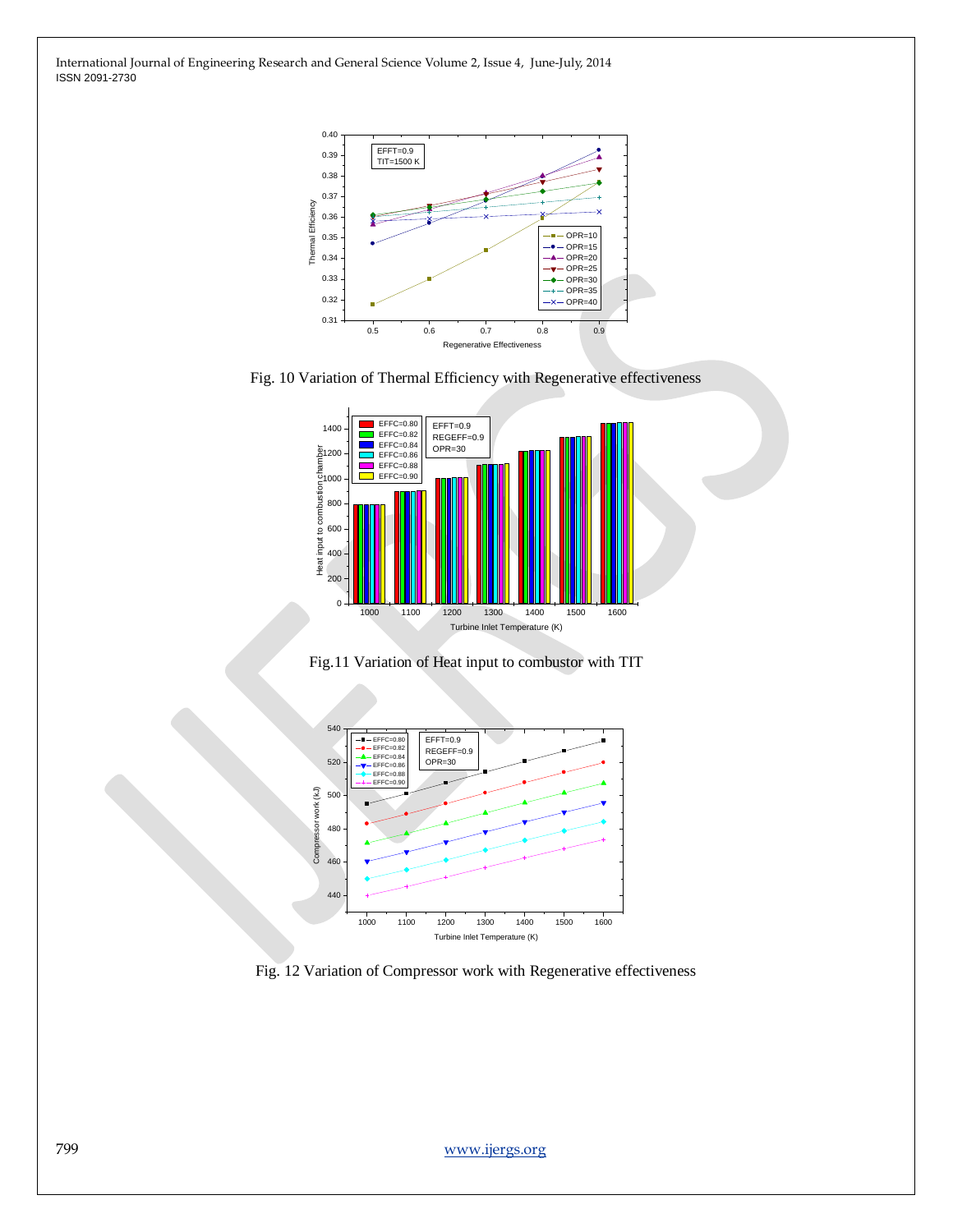

Fig. 13 Variation of Thermal efficiency with Turbine inlet temperature



Fig. 14 Variation of Specific fuel consumption with Turbine inlet temperature

### **ACKNOWLEDGEMENT**

I would like to express my sincere gratitude and appreciation to my supervisor, Dr. Mohammad Tariq for his guidance, advice, effort and cooperation throughout the stages of this study and special thanks are due to HOD of the Mechanical Engg. Department for his kind cooperation and help. Great thanks are extended to my family for their support and prayers. Special thanks go to anyone who supported, encouraged and helped me.

### **4. Conclusion**

The regenerative gas turbine power plant has been analyzed for various parameters. The most important parameter which has been covered in this work is the various polytropic efficiencies of compressor. The gas turbine regeneration package is designed to increase the efficiency of gas turbines with exhaust gas recirculation. Besides the gas turbine itself, four basic components are used to make up the efficiency package: the first is an exhaust gas cooler, the second is an exhaust gas cooling fan, the third is a recycle exhaust gas regenerator and finally there is a compressed ambient air regenerator. Regenerative gas turbine engine cycle is presented that yields higher cycle efficiencies than simple cycle operating under the same conditions. The power output, efficiency and specific fuel consumption are simulated with respect to operating conditions. The analytical formulae about the relation to determine the thermal efficiency are derived taking into account the effected operation conditions (ambient temperature, compression ratio, regenerator effectiveness, compressor efficiency, and turbine inlet temperature). Model calculations for a wide range of parameters are presented, as are comparisons with variable turbine and compressor efficiencies of gas turbine cycle. The power output and thermal efficiency are found to be increasing with the regenerative effectiveness, and the compressor and turbine efficiencies. The efficiency increased with increase the compression ratio to 15, then efficiency decreased with increased compression ratio, but in simple cycle the thermal efficiency always increase with increased in compression ratio. The increased in ambient temperature caused decreased thermal efficiency, but the increased in turbine inlet temperature increase thermal efficiency.

### **REFERENCES:**

[1] "The History of Aircraft Gas Turbine Development in the United States", St. Peter, J., Published IGTI, ASME, 1999. [2] Sanjay et al. (2008), "Influence of different means of turbine blade cooling on the thermodynamic performance of combined cycle", Applied Thermal Engineering 28, 2315–2326